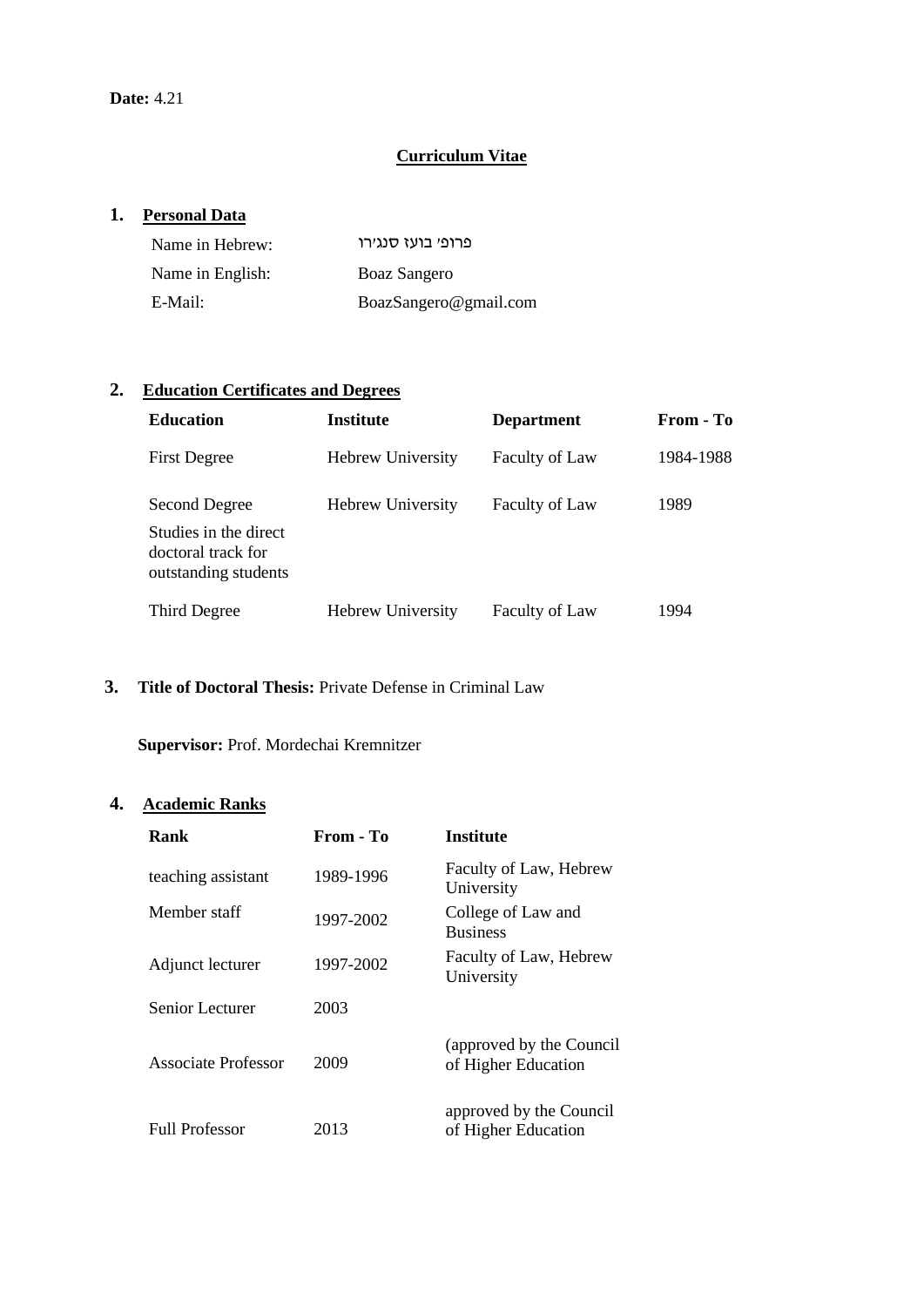| Rank         | From - To | Institute                                           |
|--------------|-----------|-----------------------------------------------------|
| Member staff | 2017      | Sapir Academic College<br>+ Western Galilee College |

## **5. Scholarships, Awards and Research Grants**

During my studies for a Bachelor of Laws degree, I received the Outstanding Article Award of the Mishpatim Law Review (I published two articles in Mishpatim as an undergraduate student), an award for outstanding research on capital punishment ,and grants for being on the dean's list . As a research student, I received several scholarships, awards, and research grants (such as the Judge Kassan Award and the Outstanding Doctoral Student Award).

### **6. Position Held**

| From-To          | <b>Institute</b>                           | <b>Position</b>                                                                                      |
|------------------|--------------------------------------------|------------------------------------------------------------------------------------------------------|
| $2020$ – present | Western Galilee College                    | 1. Member of the higher Academic<br>Council; and                                                     |
|                  |                                            | 2. Member of the International Studies<br>Committee; and                                             |
|                  |                                            | 3. Member of an Appointments Committee.                                                              |
| $2017$ - present | Sapir Academic College                     | Member of the higher Academic Council<br>Head of the disciplinary committee for                      |
|                  |                                            | academic personal                                                                                    |
| 2009 - 2016      | College of Law and                         | Member of the Higher Academic Council                                                                |
|                  | <b>Business</b>                            | Member of the Appointments Committee                                                                 |
| $2003 - 2016$    | Center of Law and<br><b>Business</b>       | Head of the Department of Criminal Law<br>and Criminology (12 years; organizer of 24<br>conferences) |
| 2003             | The Academic Center of<br>Law and Business | Establishment of the Department of<br>Criminal Law and Criminology                                   |
| $2000 - 2007$    | College of Law and<br><b>Business</b>      | Head of the appellate committee on<br>decisions of the disciplinary supervisor                       |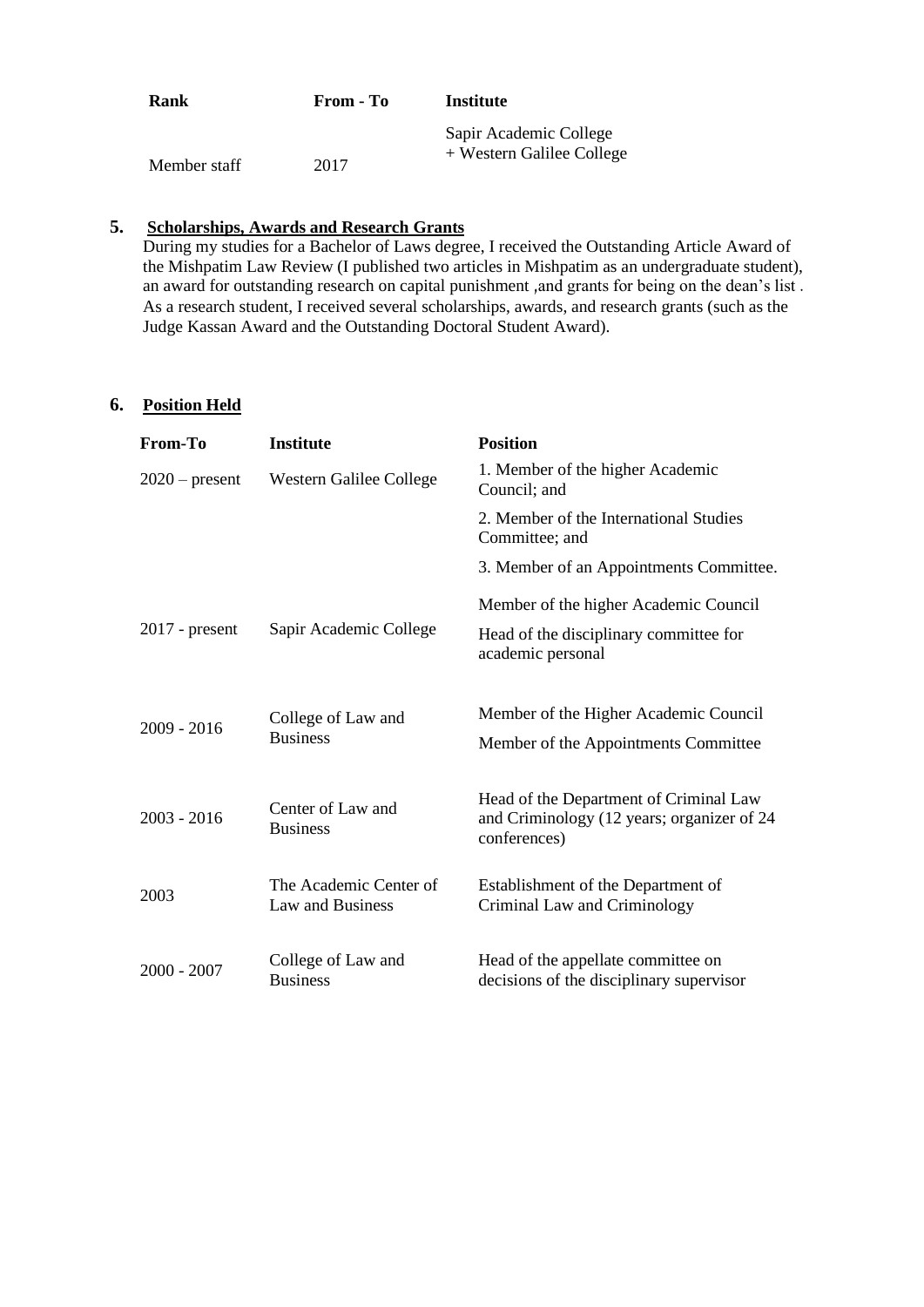| <b>From-To</b> | Institute                             | <b>Position</b>                                                                                                  |
|----------------|---------------------------------------|------------------------------------------------------------------------------------------------------------------|
| 1997 - 2016    | College of Law and<br>Business.       | Member of the teaching committee                                                                                 |
| 1998 - 2007    | College of Law and<br><b>Business</b> | Representative of lecturers with the rank of<br>doctor (and, subsequently, representative of<br>senior lecturers |
| 1998 - 1999    |                                       | Member of the aforesaid appellate<br>committee                                                                   |

# **7. Active Participation in Conferences (Only from 2001)**

| Date              | <b>Name of Conference</b>                               | <b>Place of</b><br>Conference                                         | Subject of<br><b>Lecture/Discussion/Comments</b>         | Role                          |
|-------------------|---------------------------------------------------------|-----------------------------------------------------------------------|----------------------------------------------------------|-------------------------------|
| July 6-7,<br>2019 | The International<br>Conference                         | Cambridge<br>University                                               | "From Beccaria to Negation of<br>Incarceration for       |                               |
|                   | "Beccaria's On                                          |                                                                       | Non-Violent Property                                     |                               |
|                   | Crimes and<br>Punishment"                               |                                                                       | Offences"                                                |                               |
| May 27,<br>2019   | Multi-Door Criminal<br>Justice Symposium -<br>Examining | Bar-Ilan<br>University                                                | "On Ekow Yankah's 'Punishing<br>the Polity'"             |                               |
|                   | Hybrids of Non-<br><b>Adversarial Justice</b>           |                                                                       |                                                          |                               |
| May 15,           | Orna Alyagon Dar,                                       | Sapir Academic                                                        | "Plausible Crime Stories – from                          |                               |
| 2019              | Plausible Crime<br><b>Stories</b>                       | College                                                               | Judges' Viewpoint"                                       |                               |
| May 13,           | following Dr.                                           | Ben-Gurion                                                            | "The Disappeared Israeli                                 |                               |
| 2019              | Shifris' book                                           | University                                                            | Children Affair - following Dr.                          |                               |
|                   |                                                         |                                                                       | Shifris' book"                                           |                               |
| March 3,<br>2019  | Innovations in<br>Forensic and the Law                  | <b>IDC</b> Herzliya                                                   | "Safety from Flawed Forensic<br><b>Sciences Evidence</b> |                               |
| June 6,<br>2018   | "The Disappeared<br>Israeli Children<br>Affair"         | The Begin<br>Center, with the<br>Hebrew<br>University                 |                                                          |                               |
| April 29,<br>2018 |                                                         | Israeli<br>Association of<br>Criminology, at<br><b>Yezreel Valley</b> | "Critique of the Criminal<br>Justice System"             | Keynote<br>opening<br>lecture |
|                   |                                                         | College                                                               |                                                          |                               |
| April 25,         | Conference in                                           | Hebrew                                                                | "Critique of the Israeli Criminal                        |                               |
| 2018              | memory of Prof.<br>Feller                               | University of<br>Jerusalem                                            | Law"                                                     |                               |
| April 24,<br>2018 | "Wrongful<br>Convictions in<br>Canada                   | Hebrew<br>University of<br>Jerusalem                                  | "Police Interrogation Tactics"<br>that Lead to False     |                               |
|                   |                                                         |                                                                       | Confessions"                                             |                               |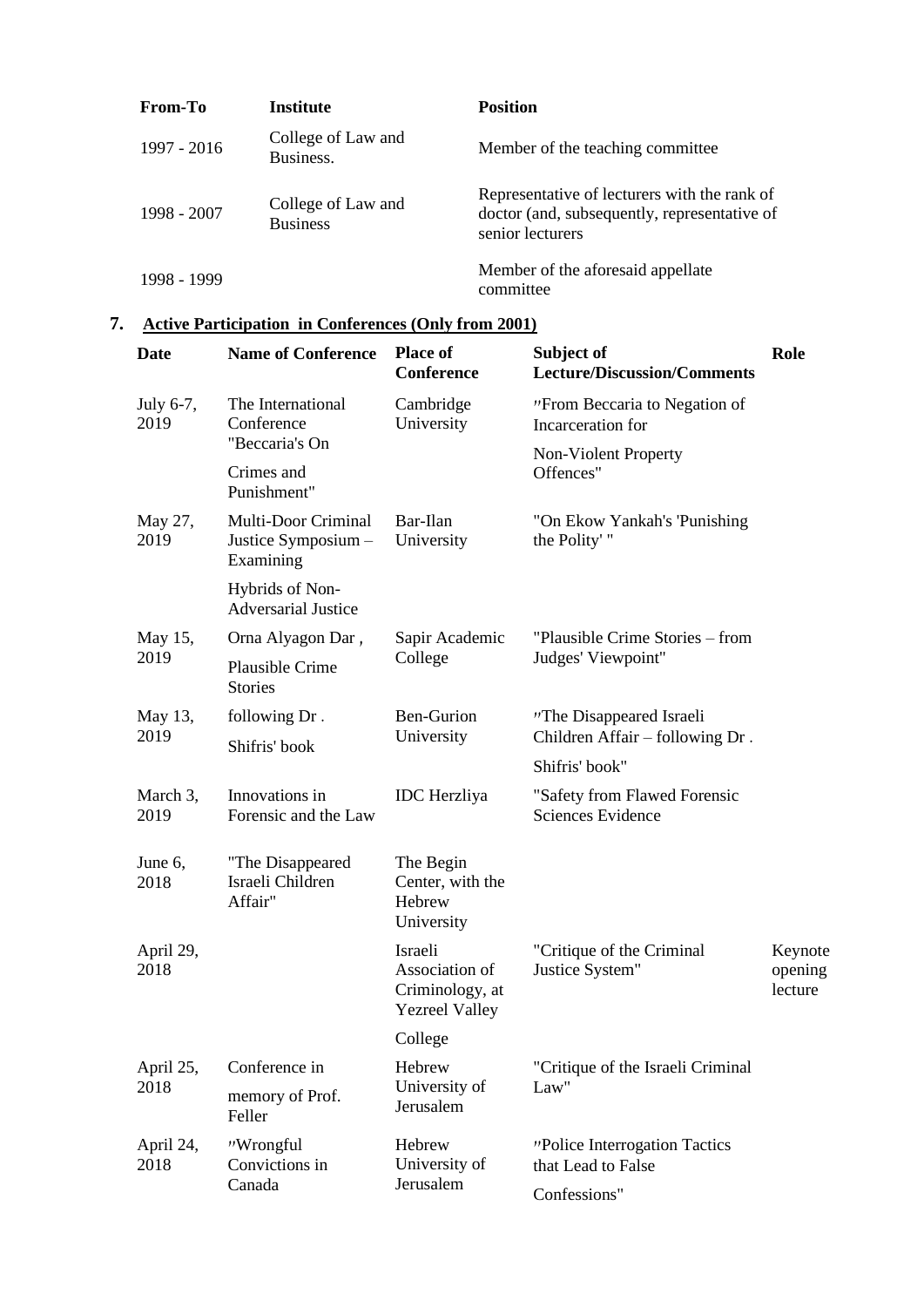| <b>Date</b>          | <b>Name of Conference</b>                                                        | <b>Place of</b><br><b>Conference</b> | Subject of<br><b>Lecture/Discussion/Comments</b>                                                                                    | Role |
|----------------------|----------------------------------------------------------------------------------|--------------------------------------|-------------------------------------------------------------------------------------------------------------------------------------|------|
|                      | and Israel: Barriers to<br>Exonerations"                                         |                                      |                                                                                                                                     |      |
| March 20,<br>2018    | A Conditional Plea<br>Agreement in a                                             | Sapir Academic<br>College            | "A Conditional Plea Agreement<br>in a System with Over                                                                              |      |
|                      | System with Over<br>Criminalization                                              |                                      | Criminalization"                                                                                                                    |      |
| July 6,              |                                                                                  | International                        |                                                                                                                                     |      |
| 2017                 | "Courts, Power,<br>Public Law,"                                                  | Society of Public<br>Law $(ICON-S)$  | "Safety from False<br>Confessions"                                                                                                  |      |
|                      |                                                                                  | Copenhagen                           |                                                                                                                                     |      |
| June 20,             | conference on                                                                    | Haifa University,                    | "Safety from False                                                                                                                  |      |
| 2017                 | Evidence                                                                         | Israel                               | Convictions"                                                                                                                        |      |
| May 16,              | Plea Bargains                                                                    | Sapir                                |                                                                                                                                     |      |
| 2017                 | Academic<br>College.                                                             |                                      |                                                                                                                                     |      |
| April 27,<br>2017    |                                                                                  | Carmel<br>Academic Center            | A lecture at a conference at that<br>was organized in honor of the<br>publication of my book<br>"SAFETY FROM FALSE<br>CONVICTIONS". |      |
| June 6,              | the international                                                                | Hebrew                               | "Safety from False                                                                                                                  |      |
| 2016                 | conference<br>"Criminology,<br>Forensic Science and<br><b>False Convictions"</b> | University of<br>Jerusalem           | Convictions"                                                                                                                        |      |
| June 10,<br>2015     | "The Importance of a<br>Critique                                                 | College of Law<br>& Business         | "The Importance of a Critique<br>of the Prosecution                                                                                 |      |
|                      | of the Prosecution"                                                              |                                      | and the Ways to Achieve it"                                                                                                         |      |
| January<br>14, 2015  | "Rethinking                                                                      | College of Law<br>& Business         | "What should be learned from<br>The National                                                                                        |      |
|                      | Imprisonment"                                                                    |                                      | <b>Academy of Sciences</b><br>Regarding Imprisonment?"                                                                              |      |
| December<br>30, 2014 |                                                                                  | Tel-Aviv<br>University,              | A lecture at a conference at Tel-<br>Aviv University that was                                                                       |      |
|                      |                                                                                  | Usrael                               | organized in honor of the<br>publication of my book<br>"Convicting the Innocent in                                                  |      |
|                      |                                                                                  |                                      | Israel and around the World:<br>Causes and Solutions".                                                                              |      |
| June 16,<br>2014     | "Convicting the<br>Innocent in Israel<br>and                                     | College of Law<br>& Business         |                                                                                                                                     |      |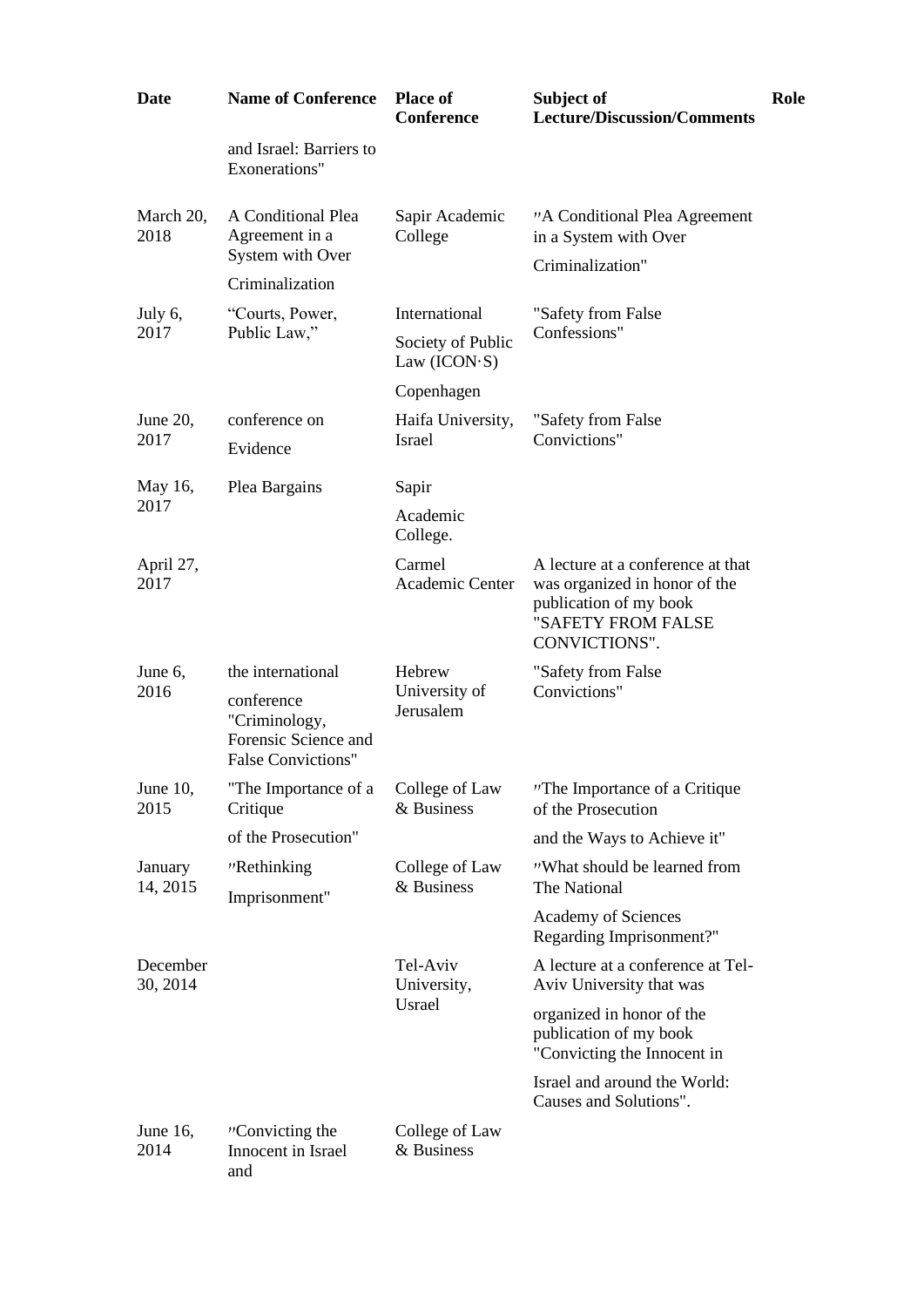| <b>Date</b>          | <b>Name of Conference</b>                                                       | <b>Place of</b><br><b>Conference</b> | Subject of<br>Lecture/Discussion/Comments                                         | Role |
|----------------------|---------------------------------------------------------------------------------|--------------------------------------|-----------------------------------------------------------------------------------|------|
|                      | around the World:<br>Causes and<br>Solutions"                                   |                                      |                                                                                   |      |
| January 5,<br>2014   | "Legalization of Soft<br>Drugs"                                                 | College of Law<br>& Business         |                                                                                   |      |
| June 17,<br>2013     | "Plea Bargaining"                                                               | College of Law<br>& Business         |                                                                                   |      |
| May 5,<br>2013       | international<br>Conference "Motives<br>and                                     | Ono Academic<br>College, Israel      | "Comment on Antony Duff, 'If<br>Fear and Anger can                                |      |
|                      | <b>Emotions in Criminal</b><br>Law"                                             |                                      | Exculpate, why not<br>Compassion?' "                                              |      |
| January 8,<br>2013   | "Where There Is No<br>Suspicion There is no                                     | Bar-Ilan<br>University, Israel       | "Where There Is No Suspicion"<br>There is no Real                                 |      |
|                      | Real<br>Investigation:<br>Critique of "The                                      |                                      | Investigation: Critique of "The<br>Report of the Committee of<br>Inquiry into the |      |
|                      | Report of the<br>Committee of Inquiry<br>into the                               |                                      | Disappearance of the Children<br>of Jewish Yemenite Immigrants<br>to Israel"      |      |
|                      | Disappearance of the<br>Children of Jewish<br>Yemenite Immigrants<br>to Israel" |                                      |                                                                                   |      |
| December<br>19, 2012 | conference of the<br>Israeli Association of<br>Law & Society                    | College of Law<br>& Business         | "Convicting the Innocent $-$<br>Numbers, Causes                                   |      |
|                      |                                                                                 |                                      | and Solutions"                                                                    |      |
| July 25,<br>2012     | Humanities and<br>Social Sciences<br>Research                                   | Paris<br>International<br>Congress   | "Proposal to Reverse the View<br>of a Confession: From                            |      |
|                      |                                                                                 |                                      | Key Evidence Requiring<br>Corroboration to Corroboration<br>for Key Evidence",    |      |
| July 25,<br>2012     | Humanities and<br><b>Social Sciences</b><br>Research                            | Paris<br>International<br>Congress   | "A Safety Doctrine for the<br>Criminal Justice System"                            |      |
| June $11$ ,<br>2012  | "The new wave of<br>rulings as to the<br>unlawfully                             | College of Law<br>and Business       | A Critique Analyzation of the "<br>Supreme Court's                                |      |
|                      | obtained evidence -<br>renewal or<br>retention?"                                |                                      | Verdicts"                                                                         |      |
| March 21,<br>2012    |                                                                                 | Sapir Academic                       | Plea Bargaining, at a conference                                                  |      |
|                      |                                                                                 | College                              |                                                                                   |      |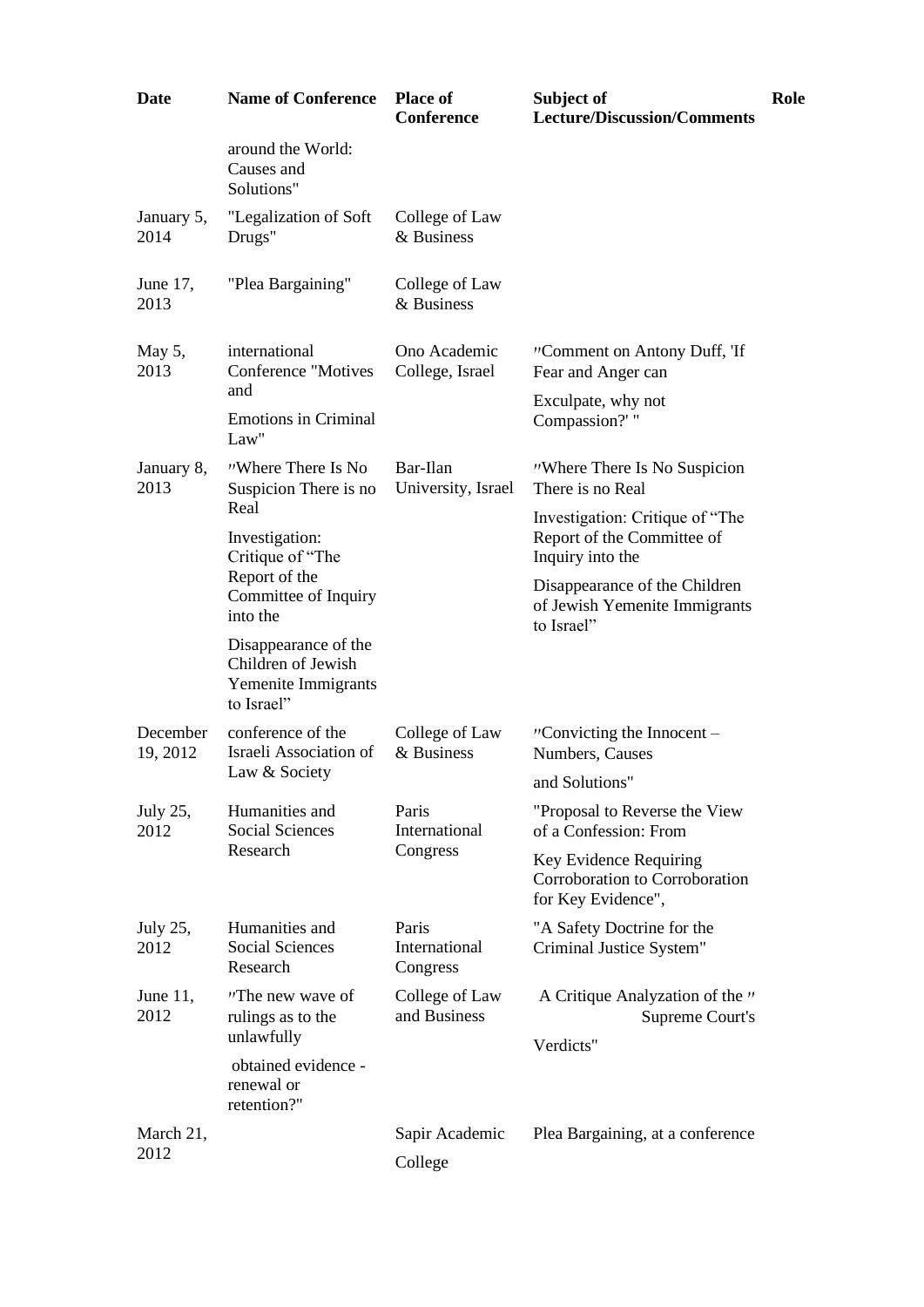| <b>Date</b>          | <b>Name of Conference</b>                                                                  | <b>Place of</b><br><b>Conference</b>                                                                   | Subject of<br><b>Lecture/Discussion/Comments</b>                    | Role        |
|----------------------|--------------------------------------------------------------------------------------------|--------------------------------------------------------------------------------------------------------|---------------------------------------------------------------------|-------------|
| February<br>16, 2012 | Workshop including<br>18 criminal law<br>researchers from all<br>Israeli law faculties     | College of Law<br>and Business                                                                         | "Scientific Evidence v. Junk<br>Science"                            |             |
| January<br>19, 2012  | "Pre-Trial Detention<br>of Liberty before                                                  | College of Law<br>and Business                                                                         | "From Custodial Interrogation<br>to Confession and                  |             |
|                      | Conviction"                                                                                |                                                                                                        | Conviction"                                                         |             |
| January 4,<br>2012   | "The Effects of<br>Different                                                               | Haifa University                                                                                       | <b>Comment on Discriminatory</b><br>Sentencing, at an international |             |
|                      | Sentencing Reforms"                                                                        |                                                                                                        | research workshop of the Israel<br><b>Science Foundation</b>        |             |
| November<br>30, 2011 | "Israel – Sderot<br>Society Conference"                                                    | Sderot, Israel                                                                                         | "Convicting the Innocent $-$<br>Numbers, Causes                     |             |
|                      |                                                                                            |                                                                                                        | and Solutions"                                                      |             |
| August               | XXV. World                                                                                 | Goethe                                                                                                 | "Criminal Liability"                                                | Chair of    |
| 15, 2011             | Congress of<br>Philosophy of Law<br>and Social<br>Philosophy - Law,<br>Science, Technology | University,<br>Frankfurt Am<br>Main, Germany                                                           |                                                                     | the Session |
| August               | XXV. World                                                                                 | Goethe                                                                                                 | Safety in Criminal Law                                              |             |
| 15, 2011             | Congress of<br>Philosophy of Law<br>and Social<br>Philosophy - Law,<br>Science, Technology | University,<br>Frankfurt Am<br>Main, Germany                                                           |                                                                     |             |
| July 17,             | 3rd International                                                                          | Institute of                                                                                           | "Evidence Law"                                                      | Chair of    |
| 2011                 | Conference on<br>Evidence Law and<br>Forensic Science                                      | Evidence Law<br>and Forensic<br>Science, China<br>University of<br><b>Political Science</b><br>and Law |                                                                     | the session |
| July 16,<br>2011     | 3rd International<br>Conference on<br>Evidence Law and<br>Forensic Science                 |                                                                                                        | "A Safety Doctrine for the<br>Criminal Justice System"              |             |
| June $10$ ,          | ICAIL 2011: The                                                                            | University of                                                                                          |                                                                     |             |
| 2011                 | Thirteenth<br>International<br>Conference on<br>Artificial Intelligence<br>and Law         | Pittsburgh<br>School of Law,<br>U.S.                                                                   |                                                                     |             |
| June 1,<br>2011      | "False Confessions<br>and False                                                            | College of Law<br>and                                                                                  | "False Confessions and False                                        |             |
|                      | Convictions"                                                                               | Business.                                                                                              | Convictions"                                                        |             |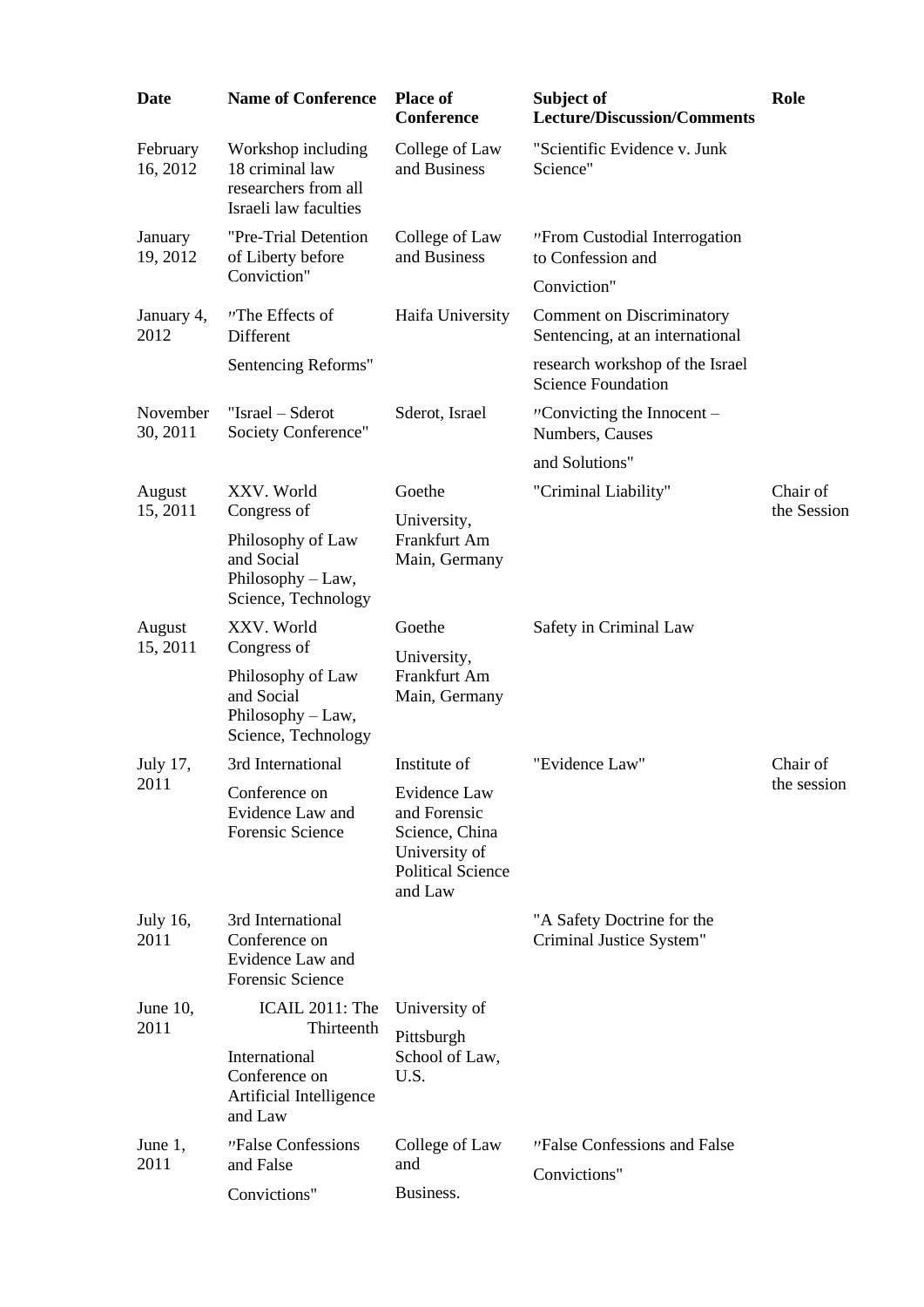| <b>Date</b>          | <b>Name of Conference</b>                                                                   | <b>Place of</b><br>Conference                             | Subject of<br><b>Lecture/Discussion/Comments</b>                                        | Role |
|----------------------|---------------------------------------------------------------------------------------------|-----------------------------------------------------------|-----------------------------------------------------------------------------------------|------|
| February<br>26, 2011 | <b>QAJF 2011</b><br>Proportionality and<br>Justice - Second<br>International<br>Workshop on | European<br>University<br>Institute,<br>Fiesole, Florence | "Toward Safety in the Criminal<br>Justice System"                                       |      |
|                      | <b>Quantitative Aspects</b><br>of Justice and<br>Fairness                                   |                                                           |                                                                                         |      |
| December<br>27, 2010 | "Scientific Evidence<br>in Criminal                                                         | College<br>of Law and                                     | "Scientific Evidence in<br>Criminal                                                     |      |
|                      | $Law - Advantages$<br>and Risks"                                                            | Business.                                                 | Law – Advantages and Risks"                                                             |      |
| June 7,<br>2010      | "Rethinking Self-<br>Defense Following<br>the                                               | College of Law<br>and Business                            | "Rethinking Self-Defense<br>Following the                                               |      |
|                      | Dromi Verdict and<br>the New Israeli Law"                                                   |                                                           | Dromi Verdict and the New<br>Israeli Law",                                              |      |
| January 4,<br>2010   | "Using Tricks and<br>Cover Agents for                                                       | College of<br>Law and<br>Business.                        | "Using Tricks and Cover<br>Agents for                                                   |      |
|                      | Extracting<br>Confessions"                                                                  |                                                           | <b>Extracting Confessions"</b>                                                          |      |
| December<br>28, 2009 | regarding the report<br>by the commission of<br>inquiry                                     | College of<br>Management                                  | regarding the report by the<br>commission of inquiry                                    |      |
|                      | into the<br>disappearance of<br>Yemenite immigrant<br>children                              |                                                           | into the disappearance of<br>Yemenite immigrant children                                |      |
| July 21,<br>2009     | the 6th annual<br>international                                                             | Athens Institute<br>for                                   | "Proposal to Reverse the View<br>of a Confession: From Key                              |      |
|                      | conference on law of<br><b>ATINER</b>                                                       | Education and<br>Research<br>Athens, Greece               | <b>Evidence Seeking</b><br>Corroboration, to Possible<br>Corroboration to Key Evidence" |      |
| June $14$ ,          | "External                                                                                   | College of Law                                            | "External Supervision on the                                                            |      |
| 2009                 | Supervision on the                                                                          | and                                                       | Prosecution"                                                                            |      |
|                      | Prosecution"                                                                                | <b>Business</b>                                           |                                                                                         |      |
| January<br>11, 2009  | "Confession in a<br>Custodial<br>Interrogation"                                             | College of Law<br>and Business                            | "Confession in a Custodial<br>Interrogation"                                            |      |
| June 2,<br>2008      | "The Place of<br>Negligence in<br>Criminal Law"                                             | College of Law<br>and Business                            | "The Place of Negligence in<br>Criminal Law"                                            |      |
| January 6,<br>2008   | "A Conviction -<br>Only Unanimously?"                                                       | College of Law<br>and Business                            | "A Conviction – Only<br>Unanimously?"                                                   |      |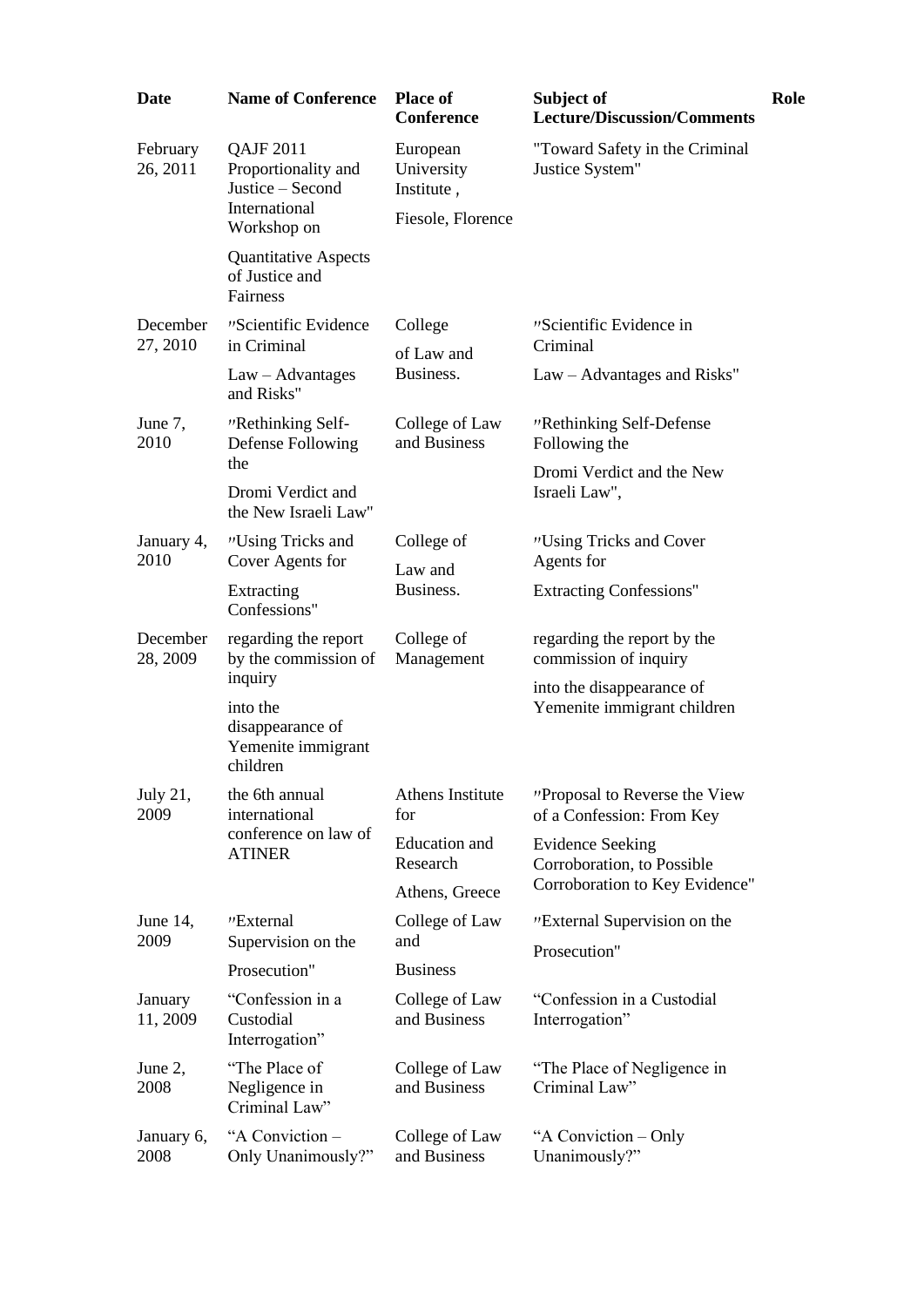| <b>Date</b>          | <b>Name of Conference</b>                                                                                                                                                  | <b>Place of</b><br><b>Conference</b>                 | Subject of<br><b>Lecture/Discussion/Comments</b>                                                                                                   | Role |
|----------------------|----------------------------------------------------------------------------------------------------------------------------------------------------------------------------|------------------------------------------------------|----------------------------------------------------------------------------------------------------------------------------------------------------|------|
| June $21$ ,<br>2007  | "Can the Abuse of<br>Process Defense do<br>Justice? (following<br>the inclusion of the<br>defense in the<br><b>Criminal Procedure</b><br>$Law$ "                           | College of Law<br>and Business                       | "Can the Abuse of Process<br>Defense do Justice? (following<br>the inclusion of the defense in<br>the Criminal Procedure Law)"                     |      |
| January<br>25, 2007  | "The Reversal of the<br>Kinsey Ruling $-$<br>Efficiency of<br>Proceedings versus<br>the Reliability of the<br>Testimony of an<br>Accomplice; and<br>Justice"               | College of Law<br>and Business                       | "The Reversal of the Kinsey"<br>Ruling - Efficiency of<br>Proceedings versus the<br>Reliability of the Testimony of<br>an Accomplice; and Justice" |      |
| June 22,<br>2006     | "The Exclusionary<br>Rule Established in<br>the Yissacharov<br>$Ruling - Good or$<br>Bad Tidings?"                                                                         | College of Law<br>and Business                       | "The Exclusionary Rule<br>Established in the Yissacharov<br>Ruling – Good or Bad<br>Tidings?"                                                      |      |
| January<br>28, 2006  | "Proposed"<br>Amendment to the<br>Penal Law<br>(Structured<br>Discretion in<br>Sentencing), 2005"                                                                          | College of Law<br>and Business.                      | "Proposed Amendment to the<br>Penal Law (Structured<br>Discretion in Sentencing),<br>2005"                                                         |      |
| June 8,<br>2005      | "From Detention to<br>Confession and<br>Conviction"                                                                                                                        | College of Law<br>and Business                       | "Detention for the Purpose of<br>Obtaining a Confession and a<br>Conviction"                                                                       |      |
| April 14,<br>2005    | "10 to $39 - A$ Decade"<br>to the Reform of the<br>General Part of the<br>Penal Law"                                                                                       | Bar-Ilan<br>University and<br>Tel Aviv<br>University | "Amendment No. 39 of the<br>Penal Law Tested by the<br>Patience of Law Enforcement<br>Officials – the Combating<br>Criminal Organizations Law"     |      |
| December<br>29, 2004 | "The Justification for<br>New Criminal<br>Offenses: from the<br><b>Combating Criminal</b><br>Organizations Law to<br>the Offenses in the<br>Proposed<br>Disengagement Law" | College of Law<br>and Business.                      | "The Justification for New<br>Criminal Offenses"                                                                                                   |      |
| May 19,<br>2004      | "Interpretation of the<br>Criminal Law"                                                                                                                                    | College of Law<br>and Business                       | "Purposive Interpretation versus<br>Restrictive Interpretation"                                                                                    |      |
| January<br>21, 2004  | "Convictions Based<br>Solely on a<br>Confession"                                                                                                                           | College of Law<br>and Business                       | "Convictions Based Solely on a<br>Confession"                                                                                                      |      |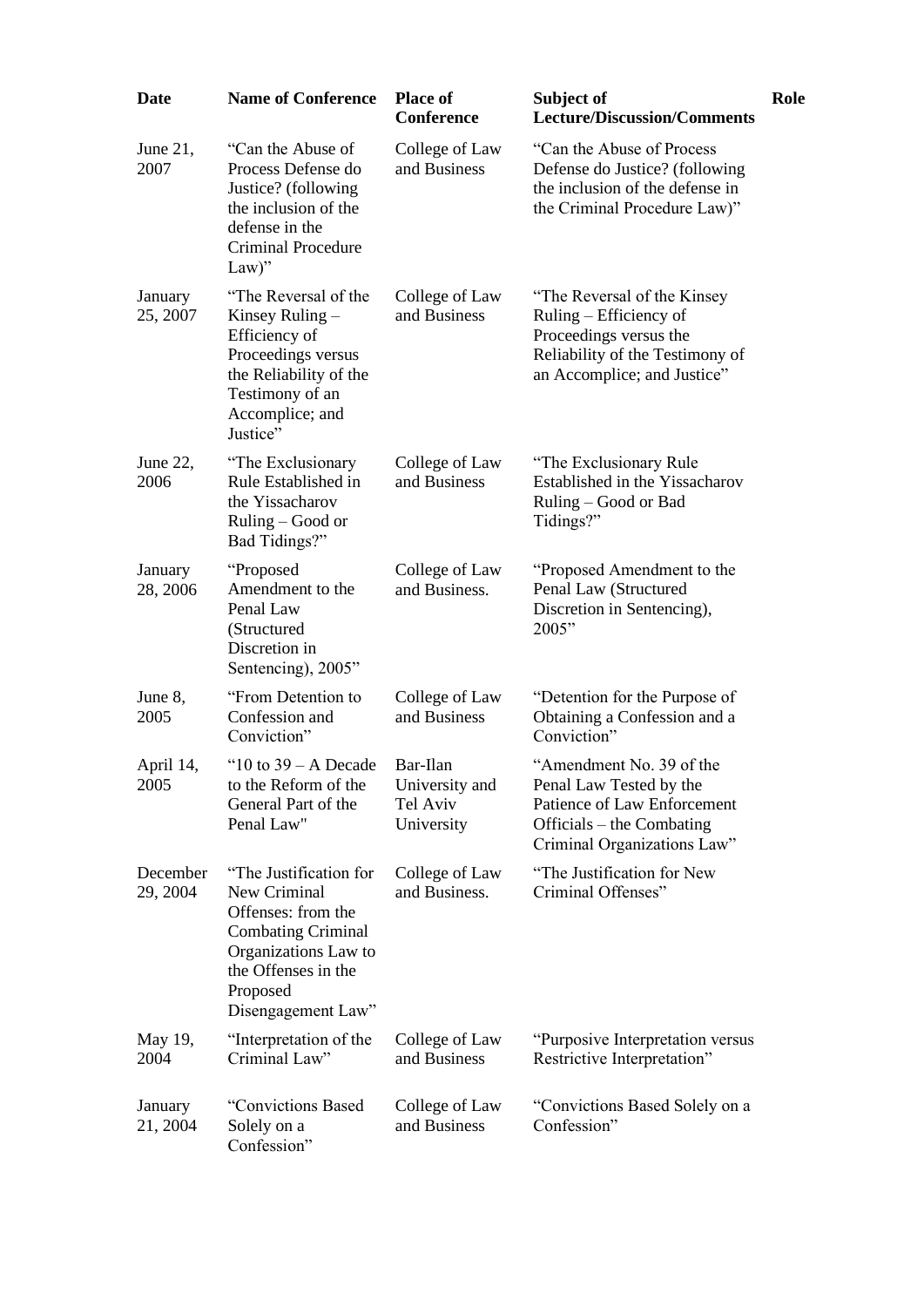| Date            | <b>Name of Conference</b>  | <b>Place of</b><br><b>Conference</b> | Subject of<br><b>Lecture/Discussion/Comments</b>                                                                                                                                                                | Role |
|-----------------|----------------------------|--------------------------------------|-----------------------------------------------------------------------------------------------------------------------------------------------------------------------------------------------------------------|------|
| June 2,<br>2002 | Human Rights               | Academic Center<br>of Law and Bus    | "The Affair of the Children of<br>Immigrants from Yemen and<br><b>Oriental Countries: The Report</b><br>by the State Commission of<br>Inquiry $-$ Is this the Final<br>Word? (Legal and Historical<br>Aspects)" |      |
| May 29,<br>2001 | "Criminal Law<br>Defenses" | College of Law<br>and Business       | "The Rationale Underlying"<br>Self-Defense"                                                                                                                                                                     |      |

# **8. Additional Professional Experience (Public Positions)**

| From-To          | <b>Position</b>                                                                                                                                                                                                                                                                                                                                                                                                                                                                                                          |
|------------------|--------------------------------------------------------------------------------------------------------------------------------------------------------------------------------------------------------------------------------------------------------------------------------------------------------------------------------------------------------------------------------------------------------------------------------------------------------------------------------------------------------------------------|
| 2015, 2019-2020  | Chairperson of 2 Professional Committees established for promotions to<br>the rank of Associate Professor; as well as a member in several other such<br>committees<br>An official candidate to serve as Justice in the Supreme Court of Israel.                                                                                                                                                                                                                                                                          |
| 2012             |                                                                                                                                                                                                                                                                                                                                                                                                                                                                                                                          |
| $2012$ - present | A member of the Athens Institute for Education and Research (ATINER)                                                                                                                                                                                                                                                                                                                                                                                                                                                     |
| $2011$ – Present | A member of the Council of the International Association of Evidence and<br>Science                                                                                                                                                                                                                                                                                                                                                                                                                                      |
| $2011$ – Present | Writing numerous reviews regarding the publications of candidates for the<br>ranks of Associate Professor and Full Professor in several law faculties.<br>Participation in hearings of several Commissions (including the                                                                                                                                                                                                                                                                                                |
| $2011$ – Present | Commission for Reform in Offenses of Killing chaired by Prof.<br>Mordechai Kremnitzer; the Commission Regarding Convictions by<br>Majority and Appeal of an Acquittal in the Criminal Law chaired by Prof.<br>Arnold Enker; etc.).                                                                                                                                                                                                                                                                                       |
| $2011$ – Present | Participation in numerous hearings of other Committees of the Knesset<br>(including foreign affairs and security; economy; Critique of the State).<br>Participation in numerous hearings of the Constitution, Law and Justice                                                                                                                                                                                                                                                                                            |
| $2011$ – Present | Committee of the Knesset (including the following subjects: the retrial;<br>convictions based solely on a confession; the new offenses established in<br>the Disengagement Law; criminal sentencing, self-defense; Critique of the<br>prosecution; etc.).<br>Participation in committees regarding Ph.D researches at the Hebrew                                                                                                                                                                                         |
| $2011$ – Present | University                                                                                                                                                                                                                                                                                                                                                                                                                                                                                                               |
| $2011$ – Present | Evaluation of numerous research proposals for masters' thesis and for<br>Ph.D submitted to Bar-Ilan University; the Hebrew University; Tel Aviv<br>University; and Haifa University                                                                                                                                                                                                                                                                                                                                      |
| $2011$ – Present | Writing numerous peer reviews on articles submitted to Alei Mishpat<br>(Law Review of the College of Law and Business) and reviews of articles<br>submitted to many other law reviews, including: Mishpatim; Bar-Ilan Law<br>Studies; Hapraklit; New Criminal Law Review; University of Toronto<br>Law Journal; Hamishpat; Netanya Law Review; etc. as well as numerous<br>peer reviews on articles submitted to books of articles' collection<br>The Supreme Court of Israel, Jerusalem, Israel Judicial Clerk, Justice |
| $1988 - 1989$    | Gabriel Bach                                                                                                                                                                                                                                                                                                                                                                                                                                                                                                             |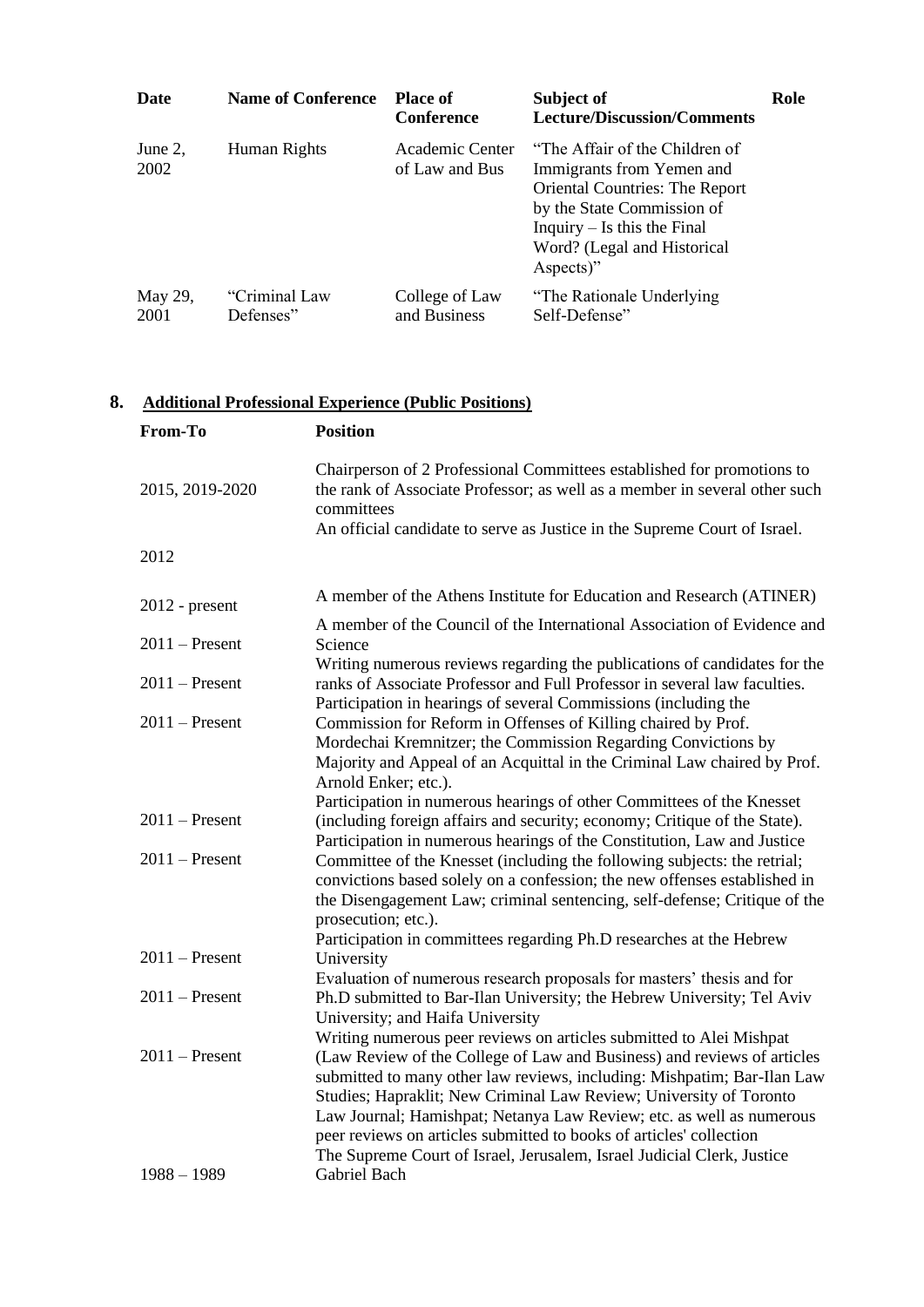| From-To   | <b>Position</b>                                                                                                |
|-----------|----------------------------------------------------------------------------------------------------------------|
|           | <b>Hebrew University</b>                                                                                       |
| 1987-1988 | Teaching the law class in the "Science Oriented Youth" program for high<br>school students (Noar Shocher Mada) |
| 1987-1988 | Membership on the editorial staff of Mishpatim (Hebrew University Law<br>Review), for two years.               |

#### **9. Miscellaneous**

During the 2005-2006 academic year, I took a sabbatical from teaching, during which I studied nine different courses in philosophy at the Hebrew University of Jerusalem .

During the 2012 - 2013 academic year, I took a sabbatical from teaching, during which I studied the field of safety (risk management), both at Ben Gurion University in the Negev and independently. My purpose is to develop safety theory for criminal law, with the aim of reducing the phenomenon of innocent convictions.

#### **10. Academic Profile**

Thus far, I have published 66 scholarly publications: 5 authored books (two in English) and 2 edited books; 17 articles in American law reviews, and 42 scholarly articles in Israeli law reviews. In addition, I have published more than 200 articles on legal subjects in the daily press. My book, SELF-DEFENCE IN CRIMINAL LAW, was published by HART PUBLISHING, in 2006. It was the subject of an article appeared in the Oxford Journal of Legal Studies and has been reviewed in scholarly legal journals in England, the United States, and Australia. One of the reviews appeared in the Cambridge Law Journal. My books and articles have been cited many times in American publications and in Israeli publications and verdicts .

My research, writing, and teaching in the past focused mainly on substantive criminal law. In the last two decades, I have concentrated on certain issues of criminal procedure, evidence law, and sentencing. This change was due to my great interest in conviction of innocent defendants and ways to reduce this danger. As a result, whereas I often dealt in the past with the issue of selfdefense and with other issues of criminal responsibility in particular and substantive criminal law and its interpretation in general, I have been involved in recent years with subjects such as false confessions, conviction on the basis of a confession, eyewitness misidentifications, excluding evidence illegally obtained, retrial, criminal sentencing, scientific evidence (fingerprints, DNA, alcohol-level checks, drug-detection examinations, "junk science"), and ways of making evidence safer (including treating it as "safety critical system") and the possibility of a general demand for "corroboration" that would not allow a conviction on the basis of just a single piece of evidence.

An innovative topic that I am working on in the last years concerns safety from false convictions. So far I have published on this issue two books (CONVICTING THE INNOCENT: CAUSES AND SOLUTION; and SAFETY FROM FALSE CONVICTIONS) and several articles. At least for the near future, I intend to continue researching and writing on these subjects. In addition, in the last years I have written a basic theoretical book on substantive criminal law: CRITIQUE OF THE ISRAELI CRIMINAL LAW - concluding three decades of teaching and researching the subject. The book is expected to be published in the coming months .

During the 2004/05 academic year, I established the Department of Criminal Law and Criminology at the College of Law and Business and have chaired the department for a dozen years. The department offers a rich program of seminars and elective courses and allows interested students who meet the admission requirements to focus in their studies on criminal law. The central idea of this curriculum is a division of the broad field of criminal law into four sub-areas : substantive criminal law, criminal procedure, evidentiary criminal law, and Criminology. To complete this special program, every student must learn courses from each of the sub-areas. Thus, each and every student in this program is to obtain a relatively broad picture of the field of criminal law, in distinction from a happenstance collection of courses .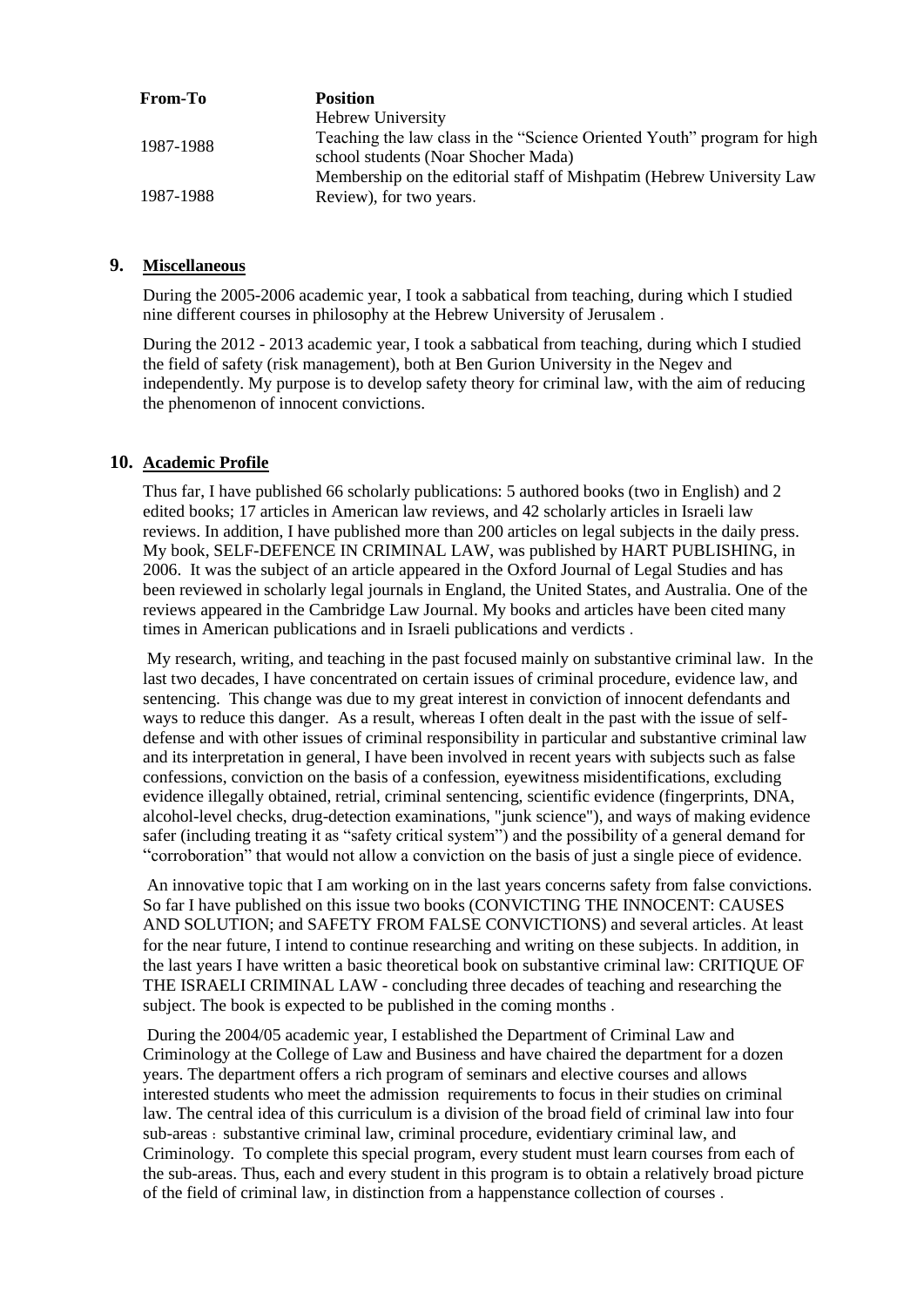The program offered to students is variegated both in terms of content (at its peak 30 -courses, seminars, and clinics – all in criminal law) and lecturers (a considerable proportion of the lecturers in criminal law and criminology in Israel have taken part in the program at one stage or another (as visiting lecturers). The Department of Criminal Law and Criminology also conducts open conferences directed not only to its students, but to members of the legal profession at large. It holds such conferences and symposia every semester (I have organized 24 conferences in 12 years).

In 2018, I founded the website:

"Critique of the Criminal Justice System :"http://sangero.co.il /

Its diverse subject index includes dozens of criminal justice topics in the broad sense ,with convenient links to books and academic articles as well as hundreds of opinion articles and interviews published in the media. The purpose of the site, that reflects my approach to criminal law, is as follows : "The criminal justice system has a very important social role; and it has enormous authorities and powers. Great power requires significant control and criticism to maintain individuals' freedoms and to prevent arbitrary abuse. In a healthy society it is needed to continuously criticize the acts of the Police, the Prosecution and the Courts. This Site is meant to contribute to this criticism."

In 2020 I have founded – together with Dr. Hagit Turjeman and Dr. Yosef Zohar – the Institute for Safety in the Criminal Justice System Institute, at Western Galillee College.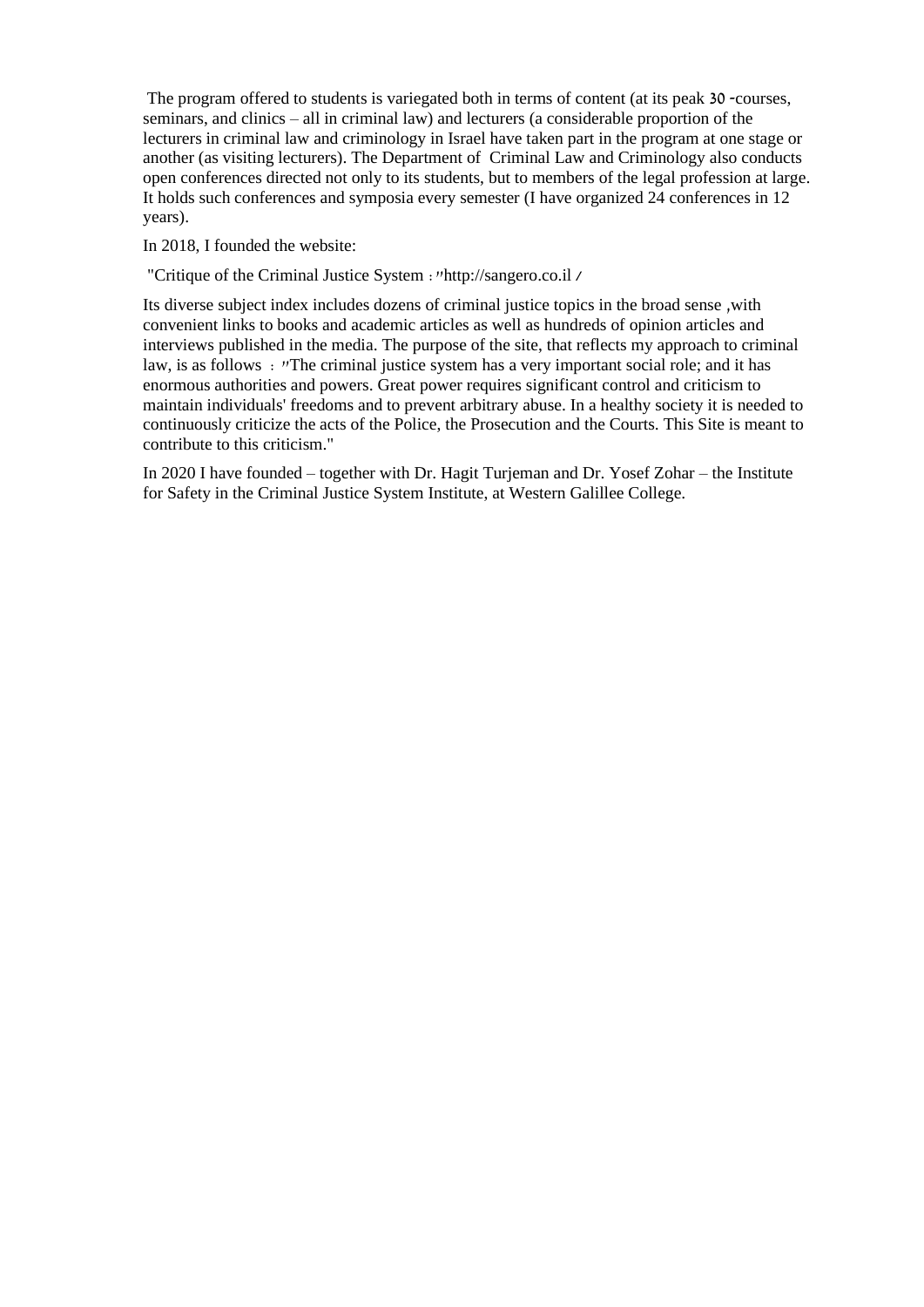# **Publications**

## **Boaz Sangero**

## **A. Authored Books**

- 1. Sangero, B. (2020). *Critique of the Israeli criminal law*. (Nevo, 350 pages)(H) .
- 2. Sangero, B. (2016). *Safety from false convicitions*. (CreateSpace,) (234 pages) .
- 3. Sangero, B. (2014). *Convicting the innocent – Causes and soloutions*. (300 pages) (H) .
- 4. Sangero, B. (2006). *Self defence in criminal law.* (Hart Publishing, Oxford, 376 pages) .
- 5. Sangero, B. (2000). *Self defence in criminal law*. (Nevo Publishing, Jerusalem, 478 pages) (H).

## **B. C. Edited Books**

- 6. Cohen, R., Kitai, R., and **Sangero, B**. (Eds.) (2014). *Alei Mishpat Plili*: part I: Substantive Criminal Law; part II: Criminal Procedure; part III: Criminal Evidence; part IV: Criminology and Prisoners' Rights. Nevo; (664 pages) .
- 7. Sangero, B. (Ed.) (2007). *Judge Uri Kitai Book: Collection of legal articles in his honor*. Nevo; (412 pages) (H) .

## C. **Articles in Refereed Journals (published) :**

- 8. Sangero, B. (2020). *From Beccaria to Negation of Incarceration for Non-Violent Property Offenses*, 37 ARIZONA JOURNAL OF INTERNATIONAL AND COMPARATIVE LAW 329 (2020).
- 9. Sangero, B. (2020). Safe Convictions *30 Criminal law forum*.
- 10. Sangero, B. (2020). Applying the STAMP Safety Model to Prevent False convictions Based on Eyewitness Misidentifications *83 Albany law review* 931.
- 11. Sangero, B. (2020). *Covid-19 and Criminal Law*, 2020 HITPARZUT (Sapir College) (H).
- 12. Sangero, B. (2019). Where There Is No Suspicion There is no Real Investigation: Critique of "The Report of the Committee of Inquiry into the Disappearance of the Children of Jewish Yemenite Immigrants to Israel". In: T. Gamliel, and N. Shifriss (Eds.). *Children of the heart – new aspects of research on the Yemanite children affair*. Resling. (pp. 117-162).
- 13. Sangero, B. (2018). Safety in Post-Conviction Proceedings. *The John Marshall law review*, 773.
- 14. Sangero, B. (2018). Safety from Flawed Forensic Sciences Evidence. *Georgia state U.L. review,* 1129.
- 15. Sangero, B. (2018). Safety from Plea-Bargains' Hazards. *Pce law review,* 301.
- 16. Sangero, B. (2018). Safety from False Confessions. *Criminal law bulletin*, 54(1) 25-63.
- 17. Sangero, B. (2018). Self-Defense Rationale V. Necessity Rationale Comments to the chapter Self-Defense V. Necessity from the book: George Fletcher. *Basic Concepts of Criminal Law.*
- 18. Sangero, B. (2018). Are We All Innocent Just Due to a Doubt? On Menashe & Gruner's Book "The Essence of the Reasonable Doubt in Criminal Law". *Netanya law review*.
- 19. Sangero, B. (2016). Israeli Criminal Law in Light of Zadorov's Conviction. *Hasanegor,* 236 4.  $(H)$ .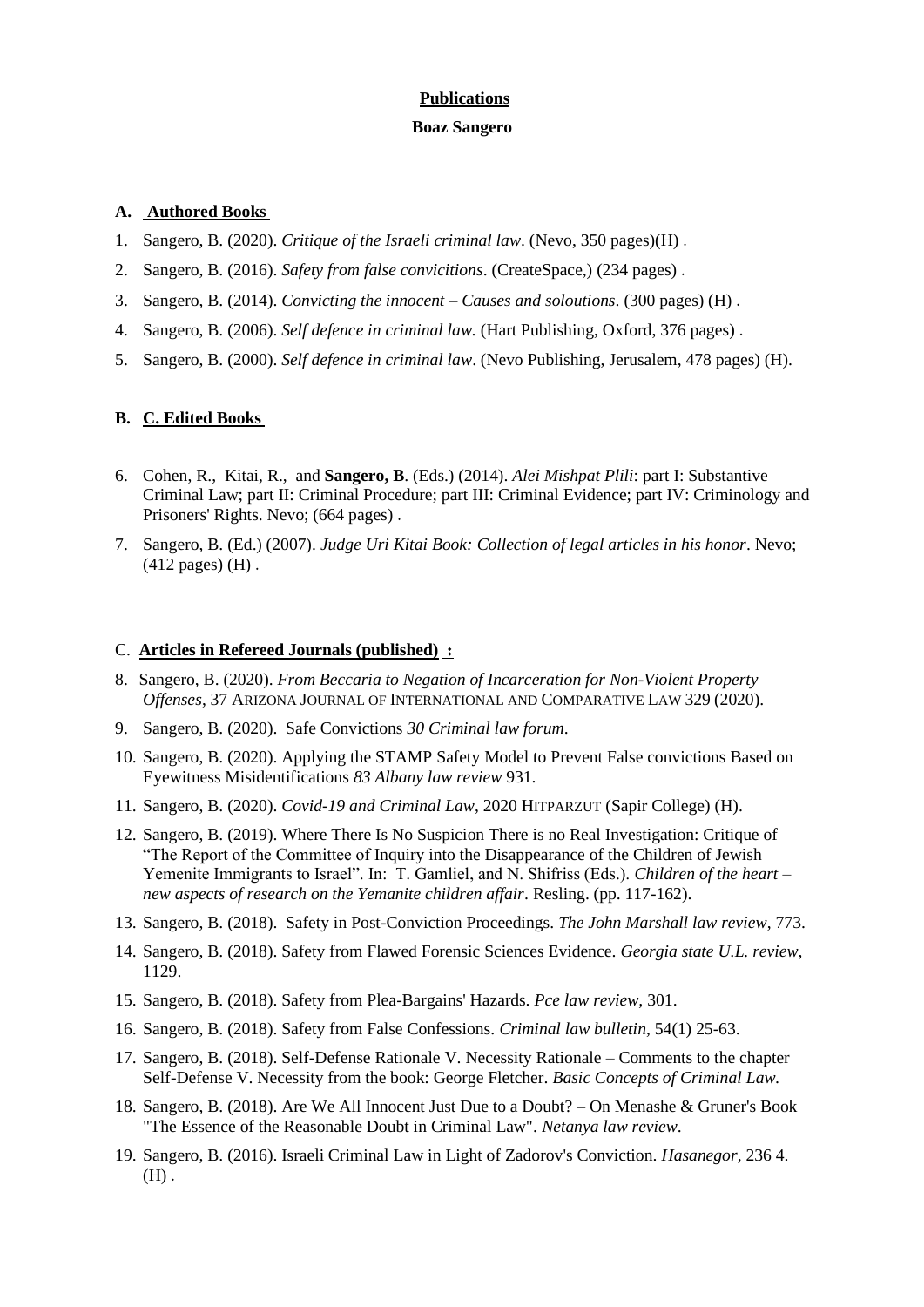- 20. Sangero, B. (2016). Using Force Without a Purpose to Defend Oneself or Others Is Not Justified Self-Defense – a Reply to Khaled Ghanayim. *Mishpat and mimshal*, 17, 551. (H) .
- 21. Sangero, B. (2015). Not Only a Danger, But a Phenomenon A Response to Judge Mordechai Levy's Critic on the Book: "Convicting the Innocent: Causes and Solutions". *Netanya law review*, 10, 51. (H) .
- 22. Sangero, B. (2015). Rethinking Incarceration. *Hasanegor,* 220, 4. (H) .
- 23. Sangero, B. (2013). Rethinking Compensation for Unjustified Arrest. *Hasanegor,* 191, 4, (H) .
- 24. Sangero, B., and Halpert, M. (2012). A Safety Doctrine for the Criminal Justice System. *Michigen state review*, 1293.
- 25. Sangero, B., and Halpert, M. (2012). The Need for Regulation of Scientific Evidence. In: R. Peled, E. Shoham, and M. Carmon (Eds.). *False Convictions: Philosophical, Organizational and Psychological Aspects*. (pp. 55-94), (H).
- 26. Sangero, B. (2011). Rethinking the Exclusionary Rule for Evidence Obtained Unlawfully. *Mishpatim online*; The Hebrew University. (H) .
- 27. Sangero, B., and Halpert, M. (2012). Scientific Evidence V. 'Junk Science'. *Alei Mishpat, 11*, 425-478. (H) .
- 28. Sangero, B., and Halpert, M. (2012). Towards Safety in the Criminal Justice System. *Iuney Mishpat*, 36, 363-416. (H).
- 29. Sangero, B., and Halpert, M. (2011). Proposal to Reverse the View of a Confession: From Key Evidence Requiring Corroboration to Corroboration for Key Evidence. *University of Michigan Jurnal of law reform*, 44, 511-556.
- 30. Sangero, B. (2011). Using Tricks and Cover Agents for Extracting Confessions. *Alei Mishpat,* 9, 399. (H).
- 31. Sangero, B. (2011). The Testimony of an Accomplice: Efficiency versus Truth On the Reversal of the Kinsey Ruling. In: D. Hahn, D. Cohen-Lekach, and M. Bach (Eds.). *Gabriel Bach*. (pp. 335-358). (H).
- 32. Sangero, B., and Halpert, M. (2011). Nevertheless, Reversing the View of a Confession. *Mechkarey mishpat*, 27, 529. (H).
- 33. Sangero, B. (2010). Heller's Self-Defense. *New criminal law review*, 13. 449-484.
- 34. Sangero, B. (2010). Amendment No. 39 of the Penal Law Tested by the Patience of Law Enforcement Officials – the Combating Criminal Organizations Law. In: K. Shapira-Etinger, and S. Lavi (Eds.). *A Decade to Amendment No. 39 of the Penal Law*, 91. (H).
- 35. Sangero, B., and Lipschits, I. (2010). A Conviction Only. *Alei mishpat*, 8, 337-364. (H).
- 36. Sangero, B. (2010). Misconduct of Police, Negligence of Prosecution, Optimism of Judges and Conviction of Innocent persons. *Hasanegor,* 158, 4. (H).
- 37. Sangero, B. (2010). I Accuse also the Judges. *Hasanegor,* 159, 5. (H).
- 38. Sangero, B. (2010). Rethinking Self-Defense Following the Dromi Verdict and the New Israeli Law. *Mishpat and Mimshal*, 13, 93-140. (H).
- 39. Sangero, B. (2010). On a Confession and on 'Junk Science' Such as a Shoe-Print The Conviction of Zadorov as a Test-Case. *Hasanegor*, 165, 4. (H).
- 40. Sangero, B., and Halpert, M. (2010). From the Fallacy of the Transposed Conditional to Wrongful Convictions Based on Confessions. *Mechkarey mishpat*, 26, 733. (H).
- 41. Sangero, B., and Halpert, M. (2010). Fingerprints Identification The Danger of Convicting the Innocent. *Galileo*, 30. (H).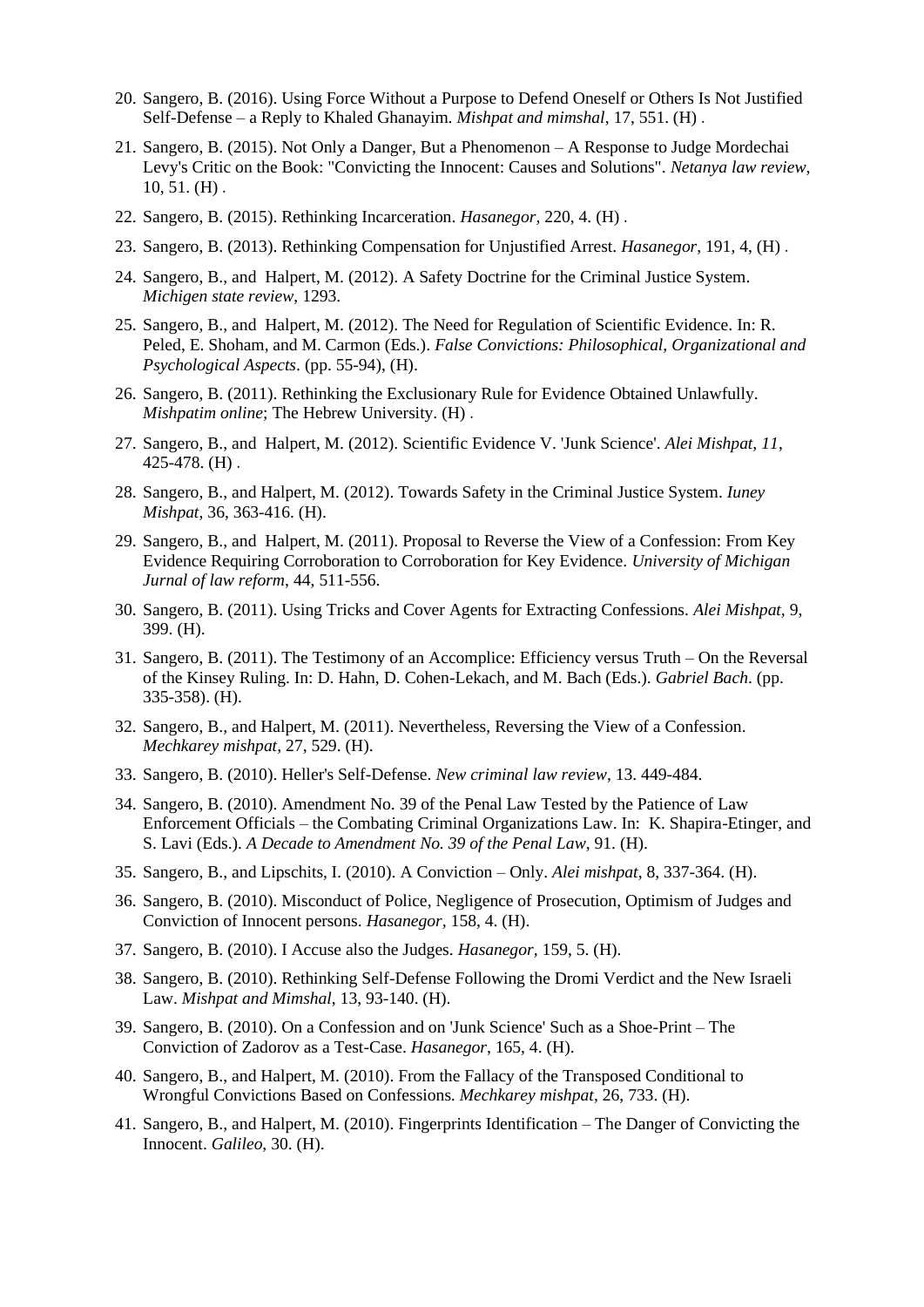- 42. Sangero, B., and Halpert, M. (2009). From a Plane Crash to the Conviction of an Innocent Person: Why Forensic Science Evidence Should Be Inadmissible Unless it Has Been Developed as a Safety-critical System. *Hamline law review*, 32, 65-94.
- 43. Sangero, B. (2009). Comment, "Self-Defense and the Psychotic Aggressor": What About Proportionality? In: P.H. Robinson, S.P. Garvey, and K.Kessler Ferzan (Eds). *Criminal Law Conversations*. (pp.3372) Oxford University Press.
- 44. Sangero, B. (2009). External Supervision on the Prosecution. *Hasanegor*, 145, 4. (H).
- 45. Sangero, B., and Halpert, M. (2009). The Danger of a Conviction Based on a Breathalyzer Test (on the Breathalyzer Purporting to Identify Drunken Driving). In: D. Wiener. *Ha'Praklit* (Book on Criminal Law and Ethics), 313-348. (H).
- 46. Sangero, B., and Halpert, M. (2009). Nevertheless, No single Breathalyzer Test for Conviction. In: D. Wiener. *Ha'Praklit* (Book on Criminal Law and Ethics), 373. (H).
- 47. Sangero, B. (2008). In Defence of Self-Defence in Criminal Law; and on Killing in Self-Defence – A Reply to Fiona Leverick. *Criminal law bulletin*, 3.
- 48. Sangero, B., and Halpert, M. (2008). Nevertheless, No single Drug Test for Conviction*. Refua and Mishpat*, 38, 166-176. (H).
- 49. Sangero, B. (2007). Are All Forms of Joint Crime Really 'Organized Crime'? On The New Israeli Combating Criminal Organizations Law and Parallel Legislation in the U.S. and Other Countries. *Loyola Los Angeles international and comparative law review*, 29, 61-104.
- 50. Sangero, B. (2007). Miranda is not enough: A new justification for demanding "Strong Corroboration" to a Confession". *Carodozo law review*, 28, 2791-2828.
- 51. Sangero, B., and Halpert, M. (2007). Why a conviction should not be based on a single piece of evidence: A proposal for reform. *Jurimetrics: the journal of law, science and technology,* 48, 43- 94.
- 52. Sangero, B. (2007). An Exclusionary Rule for Evidence Obtained Unlawfully as Established in the Yissacharov Ruling – Good or Bad Tidings? *IDF law review*, 19, 67. (H).
- 53. Sangero, B., and Halpert, M. (2007). Why A Conviction Should not be Based on a Drug Test Alone. *Refua and Mishpat*, 37, 123. (H).
- 54. Sangero, B. (2007). The Disengagement from Gaza Strip as a Test for the Israeli Democracy on the Treatment of the opposition to the Disengagement by the Law Enforcement Authorities. In: U. Kitai: *Collection of legal articles in his honor*. 193-245. (H).
- 55. Sangero, B. (2006). A New Defense for Self-Defense. *Buffalo criminal law review*, 9, 475-559.
- 56. Sangero, B. (2006). Do We Need More Incarceration? On the Proposed Amendment to the Penal Law for Guiding Judicial Sentencing Discretion. *Alei mishpat*, 5, 247. (H).
- 57. Sangero, B. (2006). Can the Abuse of Process Defense do Justice? (Following the inclusion of the defense in the Criminal Procedure Law). *Hasanegor*, 125, 4. (H).
- 58. Sangero, B. (2005). The Necessity of Corroboration to Confession. *Alei mishpat*, 4, 245. (H).
- 59. Sangero, B. (2003). Broad Construction in Criminal Law?! On the Supreme Court Chief Justice as a Super Legislator and Eulogizing the Strict Construction Rule. *Alei mishpat*, 3, 165. (H).
- 60. Sangero, B. (2003). Book Review: Yuval Karniel, Breach of Trust in Corporations (Civil and Criminal Law). *Alei mishpat*, 3, 353. (H).
- 61. Sangero, B. (2002). On Capital Punishment in General and on the Death Penalty for Murder Committed During a Terrorist Act in Particular. *Alei mishpat*, 2 127-203. (H).
- 62. Sangero, B. (2002). Where There Is No Suspicion There is no Real Investigation: "The Report of the Committee of Inquiry into the Disappearance of the Children of Jewish Yemenite Immigrants to Israel". *Theory & criticism*, 21, 47-76. (H).